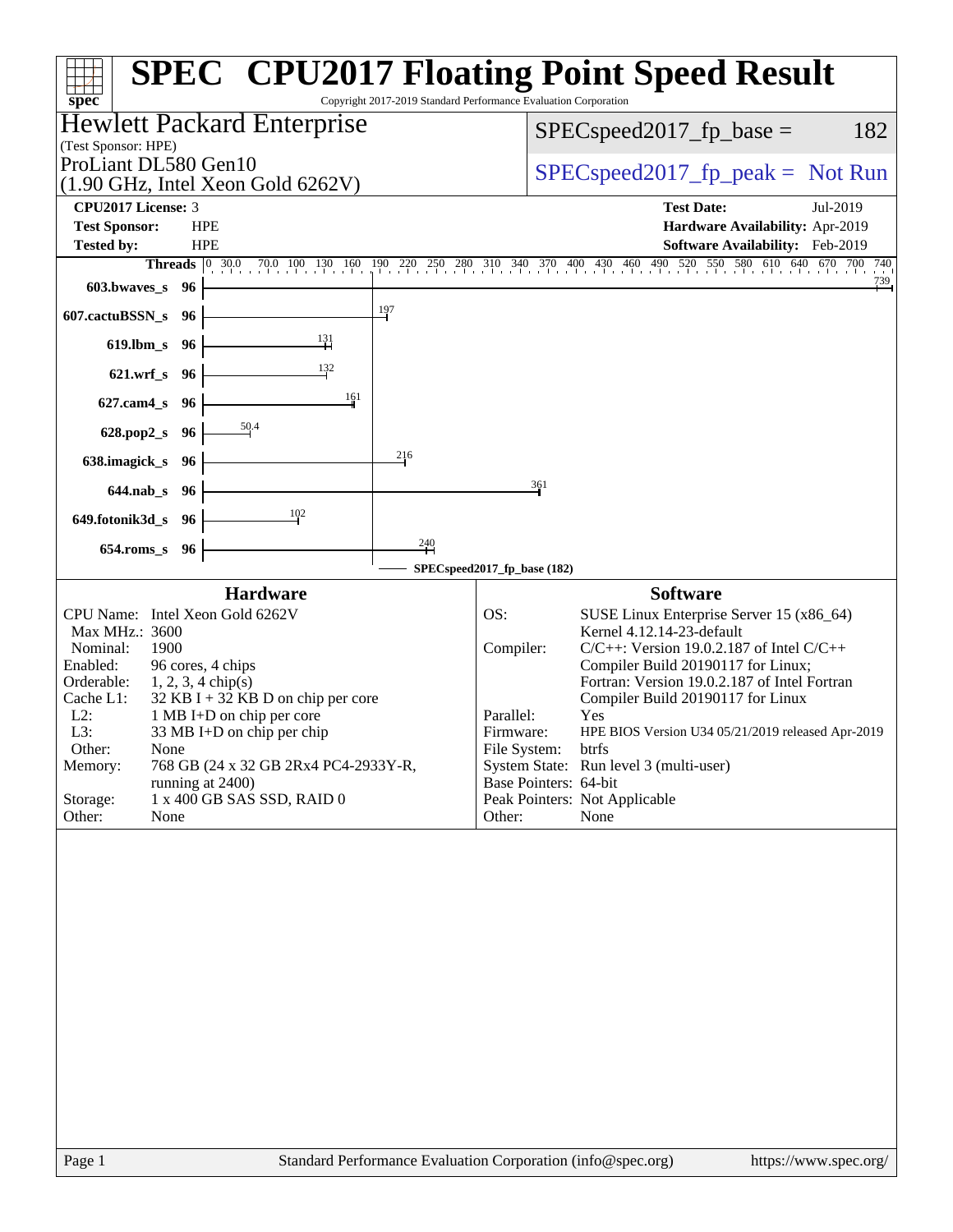Copyright 2017-2019 Standard Performance Evaluation Corporation

## Hewlett Packard Enterprise

(Test Sponsor: HPE)

**[spec](http://www.spec.org/)**

(1.90 GHz, Intel Xeon Gold 6262V)

 $SPEC speed2017_fp\_base = 182$ 

# ProLiant DL580 Gen10  $SPEC speed2017$  fp\_peak = Not Run

**[CPU2017 License:](http://www.spec.org/auto/cpu2017/Docs/result-fields.html#CPU2017License)** 3 **[Test Date:](http://www.spec.org/auto/cpu2017/Docs/result-fields.html#TestDate)** Jul-2019 **[Test Sponsor:](http://www.spec.org/auto/cpu2017/Docs/result-fields.html#TestSponsor)** HPE **[Hardware Availability:](http://www.spec.org/auto/cpu2017/Docs/result-fields.html#HardwareAvailability)** Apr-2019 **[Tested by:](http://www.spec.org/auto/cpu2017/Docs/result-fields.html#Testedby)** HPE **[Software Availability:](http://www.spec.org/auto/cpu2017/Docs/result-fields.html#SoftwareAvailability)** Feb-2019

### **[Results Table](http://www.spec.org/auto/cpu2017/Docs/result-fields.html#ResultsTable)**

|                                     | <b>Base</b>    |                |                 |                |            |                | <b>Peak</b> |                |                |              |                |              |                |              |
|-------------------------------------|----------------|----------------|-----------------|----------------|------------|----------------|-------------|----------------|----------------|--------------|----------------|--------------|----------------|--------------|
| <b>Benchmark</b>                    | <b>Threads</b> | <b>Seconds</b> | Ratio           | <b>Seconds</b> | Ratio      | <b>Seconds</b> | Ratio       | <b>Threads</b> | <b>Seconds</b> | <b>Ratio</b> | <b>Seconds</b> | <b>Ratio</b> | <b>Seconds</b> | <b>Ratio</b> |
| $603.bwaves$ s                      | 96             | 79.8           | 740             | 81.6           | 723        | 79.9           | <u>739</u>  |                |                |              |                |              |                |              |
| 607.cactuBSSN s                     | 96             | 84.3           | 198             | 84.7           | 197        | 84.9           | 196         |                |                |              |                |              |                |              |
| $619.1$ bm s                        | 96             | 39.9           | 131             | 40.2           | 130        | 38.0           | 138         |                |                |              |                |              |                |              |
| $621.wrf$ s                         | 96             | 100            | 132             | 99.8           | 132        | 100            | 132         |                |                |              |                |              |                |              |
| $627$ .cam $4$ <sub>s</sub>         | 96             | 54.5           | 163             | 55.0           | <u>161</u> | 55.5           | 160         |                |                |              |                |              |                |              |
| $628.pop2_s$                        | 96             | 236            | 50.2            | 236            | 50.4       | 236            | 50.4        |                |                |              |                |              |                |              |
| 638.imagick_s                       | 96             | 66.7           | 216             | 66.8           | 216        | 66.6           | 217         |                |                |              |                |              |                |              |
| $644$ .nab s                        | 96             | 48.5           | 360             | 48.4           | 361        | 48.3           | 362         |                |                |              |                |              |                |              |
| 649.fotonik3d s                     | 96             | 89.4           | 102             | 90.2           | 101        | 89.7           | 102         |                |                |              |                |              |                |              |
| $654$ .roms_s                       | 96             | 65.5           | 240             | 63.5           | 248        | 66.0           | 239         |                |                |              |                |              |                |              |
| $SPEC speed2017$ fp base =<br>182   |                |                |                 |                |            |                |             |                |                |              |                |              |                |              |
| $CDP_{1}C_{2} = 14047$ $R_{1} = -1$ |                |                | $M = 4$ $M = 1$ |                |            |                |             |                |                |              |                |              |                |              |

**[SPECspeed2017\\_fp\\_peak =](http://www.spec.org/auto/cpu2017/Docs/result-fields.html#SPECspeed2017fppeak) Not Run**

Results appear in the [order in which they were run.](http://www.spec.org/auto/cpu2017/Docs/result-fields.html#RunOrder) Bold underlined text [indicates a median measurement](http://www.spec.org/auto/cpu2017/Docs/result-fields.html#Median).

#### **[Operating System Notes](http://www.spec.org/auto/cpu2017/Docs/result-fields.html#OperatingSystemNotes)**

 Stack size set to unlimited using "ulimit -s unlimited" Transparent Huge Pages enabled by default Prior to runcpu invocation Filesystem page cache synced and cleared with: sync; echo 3> /proc/sys/vm/drop\_caches

### **[General Notes](http://www.spec.org/auto/cpu2017/Docs/result-fields.html#GeneralNotes)**

Environment variables set by runcpu before the start of the run:  $KMP$  AFFINITY = "granularity=fine, compact" LD\_LIBRARY\_PATH = "/home/cpu2017\_u2/lib/ia32:/home/cpu2017\_u2/lib/intel64" OMP\_STACKSIZE = "192M"

 Binaries compiled on a system with 1x Intel Core i9-7900X CPU + 32GB RAM memory using Redhat Enterprise Linux 7.5 NA: The test sponsor attests, as of date of publication, that CVE-2017-5754 (Meltdown) is mitigated in the system as tested and documented. Yes: The test sponsor attests, as of date of publication, that CVE-2017-5753 (Spectre variant 1) is mitigated in the system as tested and documented. Yes: The test sponsor attests, as of date of publication, that CVE-2017-5715 (Spectre variant 2) is mitigated in the system as tested and documented.

### **[Platform Notes](http://www.spec.org/auto/cpu2017/Docs/result-fields.html#PlatformNotes)**

BIOS Configuration: Hyper-Threading set to Disabled Thermal Configuration set to Maximum Cooling

**(Continued on next page)**

Page 2 Standard Performance Evaluation Corporation [\(info@spec.org\)](mailto:info@spec.org) <https://www.spec.org/>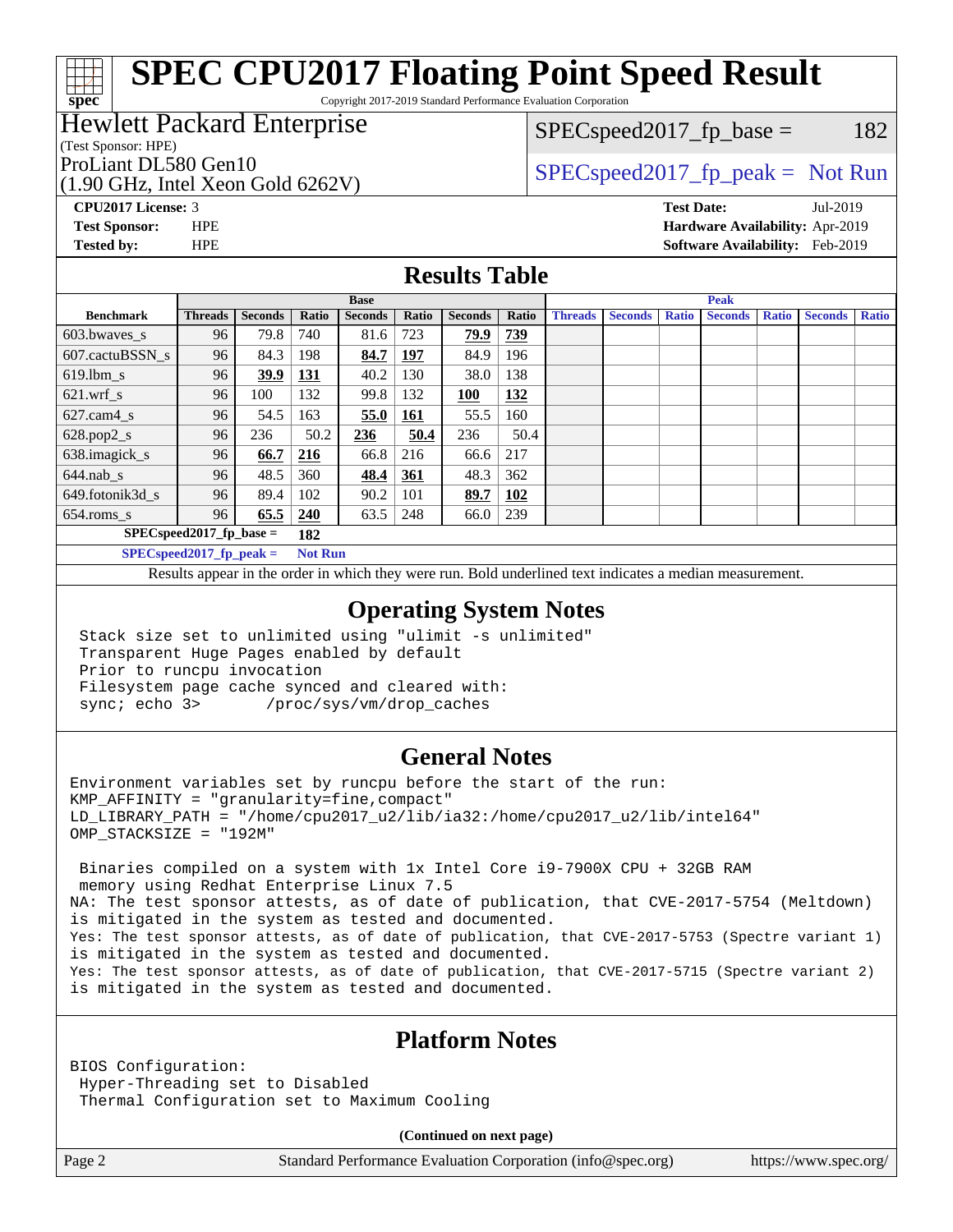Copyright 2017-2019 Standard Performance Evaluation Corporation

## Hewlett Packard Enterprise

 $SPEC speed2017_fp\_base = 182$ 

# (Test Sponsor: HPE)

(1.90 GHz, Intel Xeon Gold 6262V)

ProLiant DL580 Gen10  $SPEC speed2017$  [p\_peak = Not Run

**[spec](http://www.spec.org/)**

**[CPU2017 License:](http://www.spec.org/auto/cpu2017/Docs/result-fields.html#CPU2017License)** 3 **[Test Date:](http://www.spec.org/auto/cpu2017/Docs/result-fields.html#TestDate)** Jul-2019 **[Test Sponsor:](http://www.spec.org/auto/cpu2017/Docs/result-fields.html#TestSponsor)** HPE **[Hardware Availability:](http://www.spec.org/auto/cpu2017/Docs/result-fields.html#HardwareAvailability)** Apr-2019 **[Tested by:](http://www.spec.org/auto/cpu2017/Docs/result-fields.html#Testedby)** HPE **[Software Availability:](http://www.spec.org/auto/cpu2017/Docs/result-fields.html#SoftwareAvailability)** Feb-2019

#### **[Platform Notes \(Continued\)](http://www.spec.org/auto/cpu2017/Docs/result-fields.html#PlatformNotes)**

Page 3 Standard Performance Evaluation Corporation [\(info@spec.org\)](mailto:info@spec.org) <https://www.spec.org/> Memory Patrol Scrubbing set to Disabled LLC Prefetch set to Enabled LLC Dead Line Allocation set to Disabled Enhanced Processor Performance set to Enabled Workload Profile set to General Peak Frequency Compute Energy/Performance Bias set to Balanced Power Workload Profile set to Custom Numa Group Size Optimization set to Flat Advanced Memory Protection set to Advanced ECC Sysinfo program /home/cpu2017\_u2/bin/sysinfo Rev: r5974 of 2018-05-19 9bcde8f2999c33d61f64985e45859ea9 running on dl580-sles15 Thu Jul 11 00:58:03 2019 SUT (System Under Test) info as seen by some common utilities. For more information on this section, see <https://www.spec.org/cpu2017/Docs/config.html#sysinfo> From /proc/cpuinfo model name : Intel(R) Xeon(R) Gold 6262V CPU @ 1.90GHz 4 "physical id"s (chips) 96 "processors" cores, siblings (Caution: counting these is hw and system dependent. The following excerpts from /proc/cpuinfo might not be reliable. Use with caution.) cpu cores : 24 siblings : 24 physical 0: cores 0 1 2 3 4 5 8 9 10 11 12 13 16 17 18 19 20 21 24 25 26 27 28 29 physical 1: cores 0 1 2 3 4 5 8 9 10 11 12 13 16 17 18 19 20 21 24 25 26 27 28 29 physical 2: cores 0 1 2 3 4 5 8 9 10 11 12 13 16 17 18 19 20 21 24 25 26 27 28 29 physical 3: cores 0 1 2 3 4 5 8 9 10 11 12 13 16 17 18 19 20 21 24 25 26 27 28 29 From lscpu: Architecture: x86\_64 CPU op-mode(s): 32-bit, 64-bit Byte Order: Little Endian CPU(s): 96 On-line CPU(s) list: 0-95 Thread(s) per core: 1 Core(s) per socket: 24 Socket(s): 4 NUMA node(s): 4 Vendor ID: GenuineIntel CPU family: 6 Model: 85 Model name: Intel(R) Xeon(R) Gold 6262V CPU @ 1.90GHz Stepping: 7 CPU MHz: 1900.000 BogoMIPS: 3800.00 **(Continued on next page)**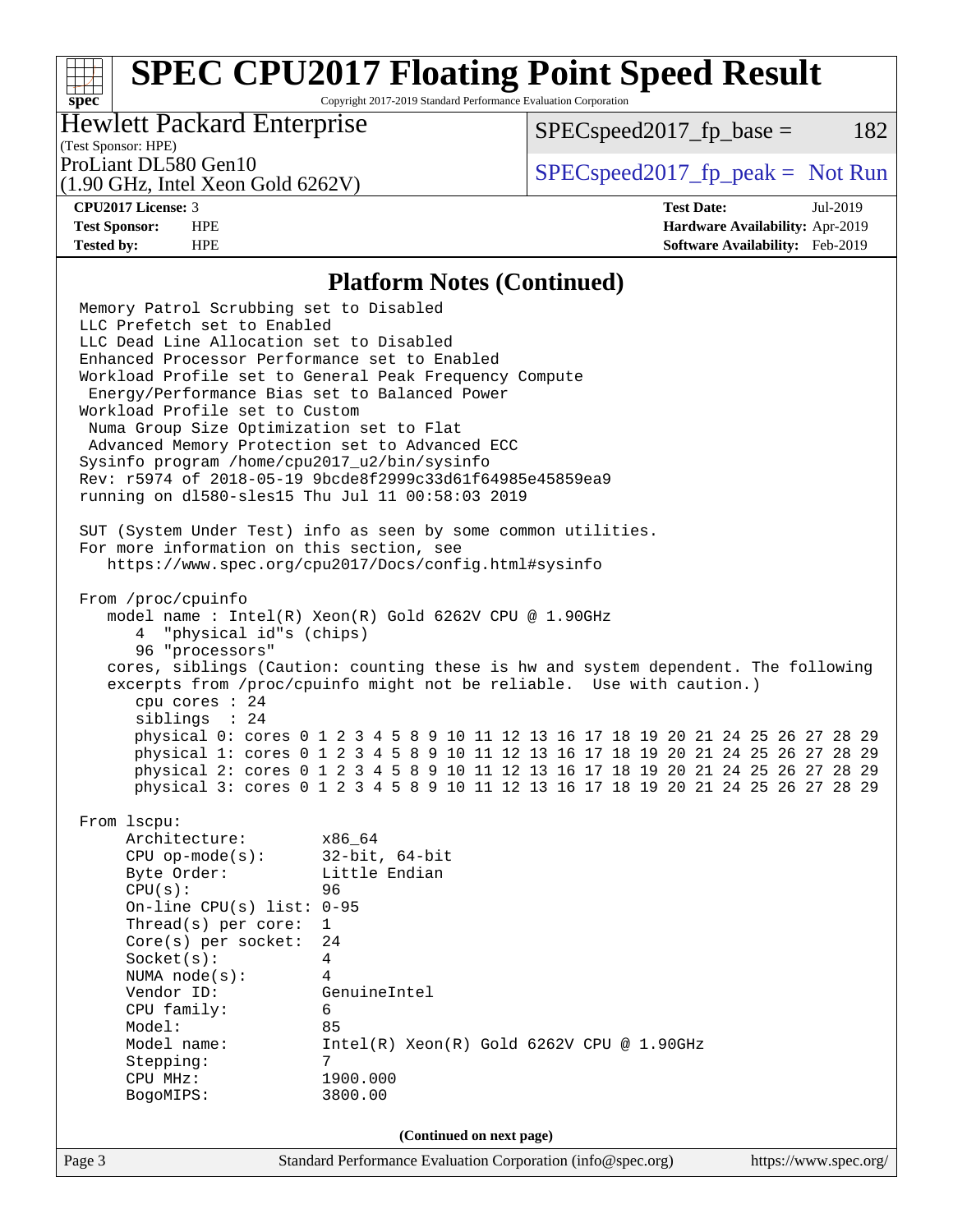Copyright 2017-2019 Standard Performance Evaluation Corporation

## Hewlett Packard Enterprise

(1.90 GHz, Intel Xeon Gold 6262V)

 $SPEC speed2017_fp\_base = 182$ 

(Test Sponsor: HPE)

ProLiant DL580 Gen10  $SPEC speed2017$  [p\_peak = Not Run

#### **[CPU2017 License:](http://www.spec.org/auto/cpu2017/Docs/result-fields.html#CPU2017License)** 3 **[Test Date:](http://www.spec.org/auto/cpu2017/Docs/result-fields.html#TestDate)** Jul-2019

**[spec](http://www.spec.org/)**

**[Test Sponsor:](http://www.spec.org/auto/cpu2017/Docs/result-fields.html#TestSponsor)** HPE **[Hardware Availability:](http://www.spec.org/auto/cpu2017/Docs/result-fields.html#HardwareAvailability)** Apr-2019 **[Tested by:](http://www.spec.org/auto/cpu2017/Docs/result-fields.html#Testedby)** HPE **[Software Availability:](http://www.spec.org/auto/cpu2017/Docs/result-fields.html#SoftwareAvailability)** Feb-2019

#### **[Platform Notes \(Continued\)](http://www.spec.org/auto/cpu2017/Docs/result-fields.html#PlatformNotes)**

| Virtualization:    | $VT - x$                         |
|--------------------|----------------------------------|
| $L1d$ cache:       | 32K                              |
| Lli cache:         | 32K                              |
| $L2$ cache:        | 1024K                            |
| $L3$ cache:        | 33792K                           |
| NUMA node0 CPU(s): | $0 - 23$                         |
| NUMA nodel CPU(s): | $24 - 47$                        |
| NUMA node2 CPU(s): | $48 - 71$                        |
| NUMA node3 CPU(s): | $72 - 95$                        |
| $E1 - 22$          | $f \sim \cdot \cdot \cdot \cdot$ |

Flags: fpu vme de pse tsc msr pae mce cx8 apic sep mtrr pge mca cmov pat pse36 clflush dts acpi mmx fxsr sse sse2 ss ht tm pbe syscall nx pdpe1gb rdtscp lm constant\_tsc art arch\_perfmon pebs bts rep\_good nopl xtopology nonstop\_tsc cpuid aperfmperf tsc\_known\_freq pni pclmulqdq dtes64 monitor ds\_cpl vmx smx est tm2 ssse3 sdbg fma cx16 xtpr pdcm pcid dca sse4\_1 sse4\_2 x2apic movbe popcnt tsc\_deadline\_timer aes xsave avx f16c rdrand lahf\_lm abm 3dnowprefetch cpuid\_fault epb cat\_l3 cdp\_l3 invpcid\_single intel\_ppin mba tpr\_shadow vnmi flexpriority ept vpid fsgsbase tsc\_adjust bmi1 hle avx2 smep bmi2 erms invpcid rtm cqm mpx rdt\_a avx512f avx512dq rdseed adx smap clflushopt clwb intel\_pt avx512cd avx512bw avx512vl xsaveopt xsavec xgetbv1 xsaves cqm\_llc cqm\_occup\_llc cqm\_mbm\_total cqm\_mbm\_local ibpb ibrs stibp dtherm ida arat pln pts pku ospke avx512\_vnni arch\_capabilities ssbd

 /proc/cpuinfo cache data cache size : 33792 KB

Page 4 Standard Performance Evaluation Corporation [\(info@spec.org\)](mailto:info@spec.org) <https://www.spec.org/> From numactl --hardware WARNING: a numactl 'node' might or might not correspond to a physical chip. available: 4 nodes (0-3) node 0 cpus: 0 1 2 3 4 5 6 7 8 9 10 11 12 13 14 15 16 17 18 19 20 21 22 23 node 0 size: 193117 MB node 0 free: 192760 MB node 1 cpus: 24 25 26 27 28 29 30 31 32 33 34 35 36 37 38 39 40 41 42 43 44 45 46 47 node 1 size: 193531 MB node 1 free: 193355 MB node 2 cpus: 48 49 50 51 52 53 54 55 56 57 58 59 60 61 62 63 64 65 66 67 68 69 70 71 node 2 size: 193502 MB node 2 free: 193022 MB node 3 cpus: 72 73 74 75 76 77 78 79 80 81 82 83 84 85 86 87 88 89 90 91 92 93 94 95 node 3 size: 193529 MB node 3 free: 193338 MB node distances: node 0 1 2 3 0: 10 21 21 21 1: 21 10 21 21 2: 21 21 10 21 3: 21 21 21 From /proc/meminfo **(Continued on next page)**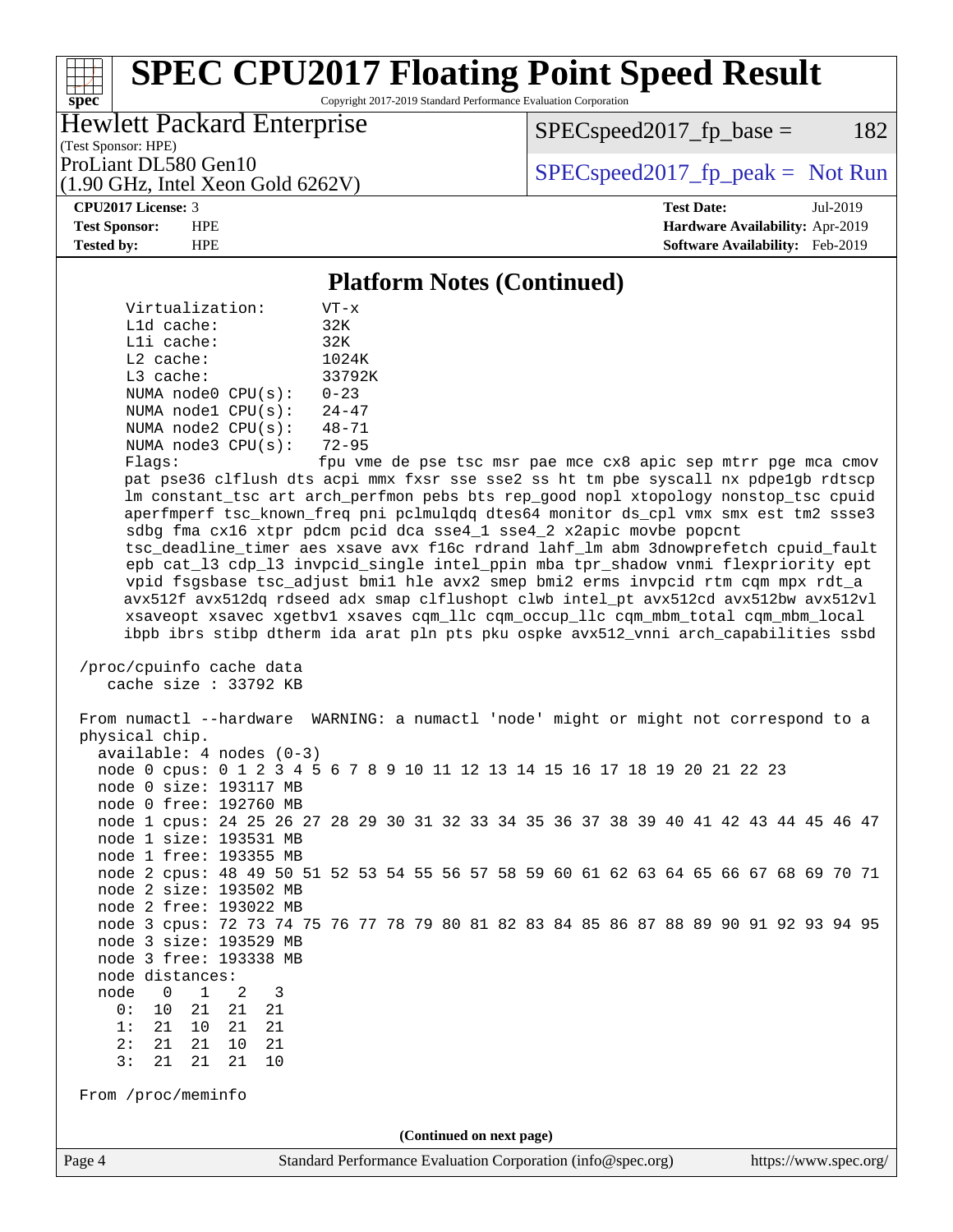#### **[spec](http://www.spec.org/) [SPEC CPU2017 Floating Point Speed Result](http://www.spec.org/auto/cpu2017/Docs/result-fields.html#SPECCPU2017FloatingPointSpeedResult)** Copyright 2017-2019 Standard Performance Evaluation Corporation (Test Sponsor: HPE) Hewlett Packard Enterprise (1.90 GHz, Intel Xeon Gold 6262V) ProLiant DL580 Gen10  $SPEC speed2017$  fp\_peak = Not Run  $SPEC speed2017_fp\_base = 182$ **[CPU2017 License:](http://www.spec.org/auto/cpu2017/Docs/result-fields.html#CPU2017License)** 3 **[Test Date:](http://www.spec.org/auto/cpu2017/Docs/result-fields.html#TestDate)** Jul-2019 **[Test Sponsor:](http://www.spec.org/auto/cpu2017/Docs/result-fields.html#TestSponsor)** HPE **[Hardware Availability:](http://www.spec.org/auto/cpu2017/Docs/result-fields.html#HardwareAvailability)** Apr-2019 **[Tested by:](http://www.spec.org/auto/cpu2017/Docs/result-fields.html#Testedby)** HPE **[Software Availability:](http://www.spec.org/auto/cpu2017/Docs/result-fields.html#SoftwareAvailability)** Feb-2019 **[Platform Notes \(Continued\)](http://www.spec.org/auto/cpu2017/Docs/result-fields.html#PlatformNotes)** MemTotal: 792248880 kB HugePages\_Total: 0 Hugepagesize: 2048 kB From /etc/\*release\* /etc/\*version\* os-release: NAME="SLES" VERSION="15" VERSION\_ID="15" PRETTY\_NAME="SUSE Linux Enterprise Server 15" ID="sles" ID\_LIKE="suse" ANSI\_COLOR="0;32" CPE\_NAME="cpe:/o:suse:sles:15" uname -a: Linux dl580-sles15 4.12.14-23-default #1 SMP Tue May 29 21:04:44 UTC 2018 (cd0437b) x86\_64 x86\_64 x86\_64 GNU/Linux Kernel self-reported vulnerability status: CVE-2017-5754 (Meltdown): Not affected CVE-2017-5753 (Spectre variant 1): Mitigation: \_\_user pointer sanitization CVE-2017-5715 (Spectre variant 2): Mitigation: Indirect Branch Restricted Speculation, IBPB, IBRS\_FW run-level 3 Jul 11 00:57 SPEC is set to: /home/cpu2017\_u2 Filesystem Type Size Used Avail Use% Mounted on /dev/sda2 btrfs 371G 42G 328G 12% /home Additional information from dmidecode follows. WARNING: Use caution when you interpret this section. The 'dmidecode' program reads system data which is "intended to allow hardware to be accurately determined", but the intent may not be met, as there are frequent changes to hardware, firmware, and the "DMTF SMBIOS" standard. BIOS HPE U34 05/21/2019 Memory: 24x UNKNOWN NOT AVAILABLE

24x UNKNOWN NOT AVAILABLE 32 GB 2 rank 2933, configured at 2400

(End of data from sysinfo program)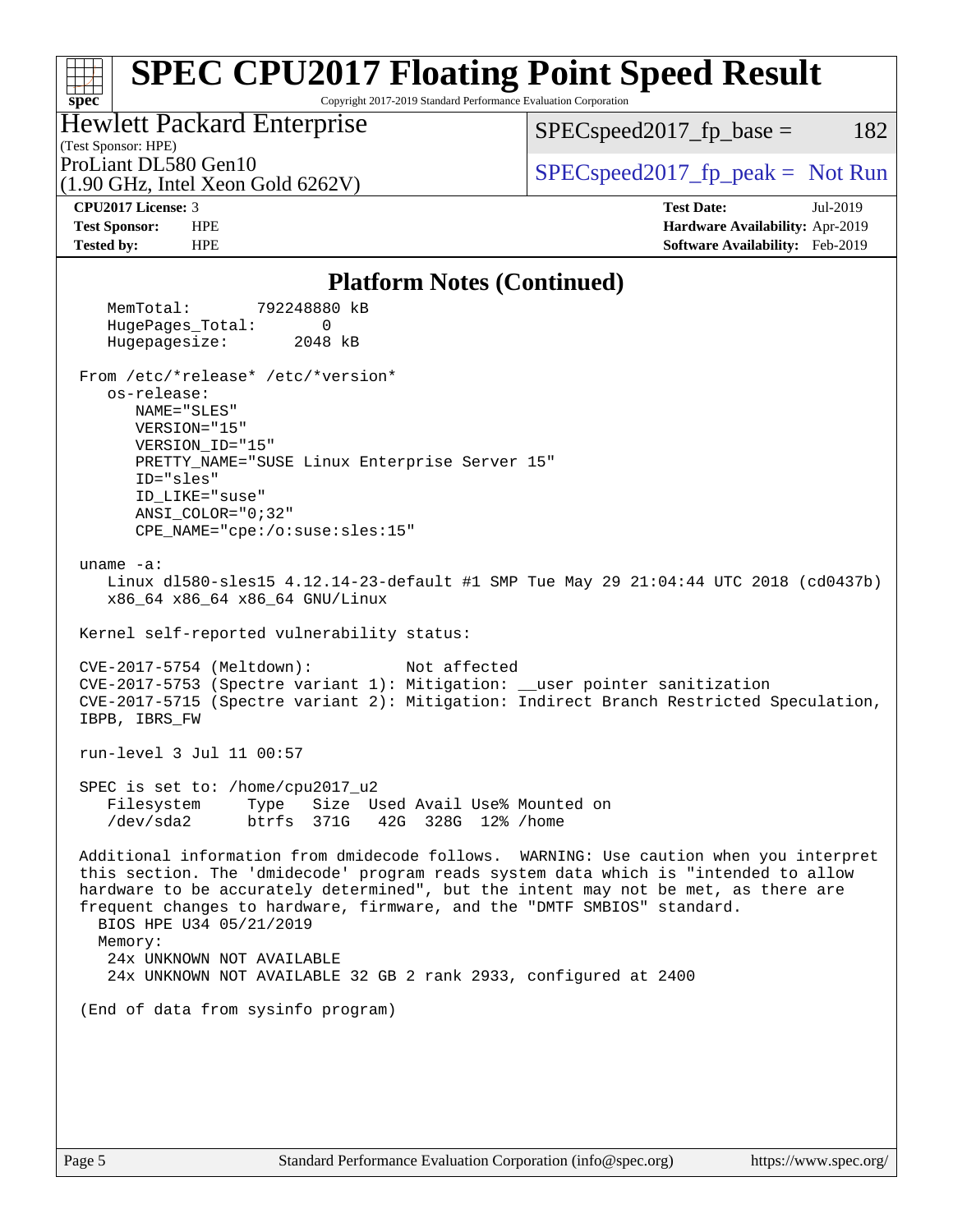Copyright 2017-2019 Standard Performance Evaluation Corporation

# Hewlett Packard Enterprise

 $SPEC speed2017_fp\_base = 182$ 

(Test Sponsor: HPE)

(1.90 GHz, Intel Xeon Gold 6262V)

ProLiant DL580 Gen10  $SPEC speed2017$  [p\_peak = Not Run

**[spec](http://www.spec.org/)**

**[Tested by:](http://www.spec.org/auto/cpu2017/Docs/result-fields.html#Testedby)** HPE **[Software Availability:](http://www.spec.org/auto/cpu2017/Docs/result-fields.html#SoftwareAvailability)** Feb-2019

**[CPU2017 License:](http://www.spec.org/auto/cpu2017/Docs/result-fields.html#CPU2017License)** 3 **[Test Date:](http://www.spec.org/auto/cpu2017/Docs/result-fields.html#TestDate)** Jul-2019 **[Test Sponsor:](http://www.spec.org/auto/cpu2017/Docs/result-fields.html#TestSponsor)** HPE **[Hardware Availability:](http://www.spec.org/auto/cpu2017/Docs/result-fields.html#HardwareAvailability)** Apr-2019

### **[Compiler Version Notes](http://www.spec.org/auto/cpu2017/Docs/result-fields.html#CompilerVersionNotes)**

| $CC$ 619.1bm $s$ (base) 638.imagick $s$ (base) 644.nab $s$ (base)                                                                                                                        |
|------------------------------------------------------------------------------------------------------------------------------------------------------------------------------------------|
| Intel(R) C Intel(R) 64 Compiler for applications running on Intel(R) 64,<br>Version 19.0.2.187 Build 20190117                                                                            |
| Copyright (C) 1985-2019 Intel Corporation. All rights reserved.                                                                                                                          |
|                                                                                                                                                                                          |
| FC 607.cactuBSSN s(base)                                                                                                                                                                 |
| Intel(R) $C++$ Intel(R) 64 Compiler for applications running on Intel(R) 64,<br>Version 19.0.2.187 Build 20190117                                                                        |
| Copyright (C) 1985-2019 Intel Corporation. All rights reserved.<br>Intel(R) C Intel(R) 64 Compiler for applications running on Intel(R) 64,<br>Version 19.0.2.187 Build 20190117         |
| Copyright (C) 1985-2019 Intel Corporation. All rights reserved.<br>$Intel(R)$ Fortran Intel(R) 64 Compiler for applications running on Intel(R)<br>64, Version 19.0.2.187 Build 20190117 |
| Copyright (C) 1985-2019 Intel Corporation. All rights reserved.                                                                                                                          |
|                                                                                                                                                                                          |
| FC 603.bwaves_s(base) 649.fotonik3d_s(base) 654.roms_s(base)                                                                                                                             |
| $Intel(R)$ Fortran Intel(R) 64 Compiler for applications running on Intel(R)<br>64, Version 19.0.2.187 Build 20190117                                                                    |
| Copyright (C) 1985-2019 Intel Corporation. All rights reserved.<br>____________________                                                                                                  |
|                                                                                                                                                                                          |
| $CC$ 621.wrf_s(base) 627.cam4_s(base) 628.pop2_s(base)                                                                                                                                   |
| $Intel(R)$ Fortran Intel(R) 64 Compiler for applications running on Intel(R)<br>64, Version 19.0.2.187 Build 20190117                                                                    |
| Copyright (C) 1985-2019 Intel Corporation. All rights reserved.<br>Intel(R) C Intel(R) 64 Compiler for applications running on Intel(R) 64,                                              |
| Version 19.0.2.187 Build 20190117<br>Copyright (C) 1985-2019 Intel Corporation. All rights reserved.                                                                                     |
|                                                                                                                                                                                          |

# **[Base Compiler Invocation](http://www.spec.org/auto/cpu2017/Docs/result-fields.html#BaseCompilerInvocation)**

[C benchmarks](http://www.spec.org/auto/cpu2017/Docs/result-fields.html#Cbenchmarks):

[icc -m64 -std=c11](http://www.spec.org/cpu2017/results/res2019q3/cpu2017-20190723-16364.flags.html#user_CCbase_intel_icc_64bit_c11_33ee0cdaae7deeeab2a9725423ba97205ce30f63b9926c2519791662299b76a0318f32ddfffdc46587804de3178b4f9328c46fa7c2b0cd779d7a61945c91cd35)

**(Continued on next page)**

Page 6 Standard Performance Evaluation Corporation [\(info@spec.org\)](mailto:info@spec.org) <https://www.spec.org/>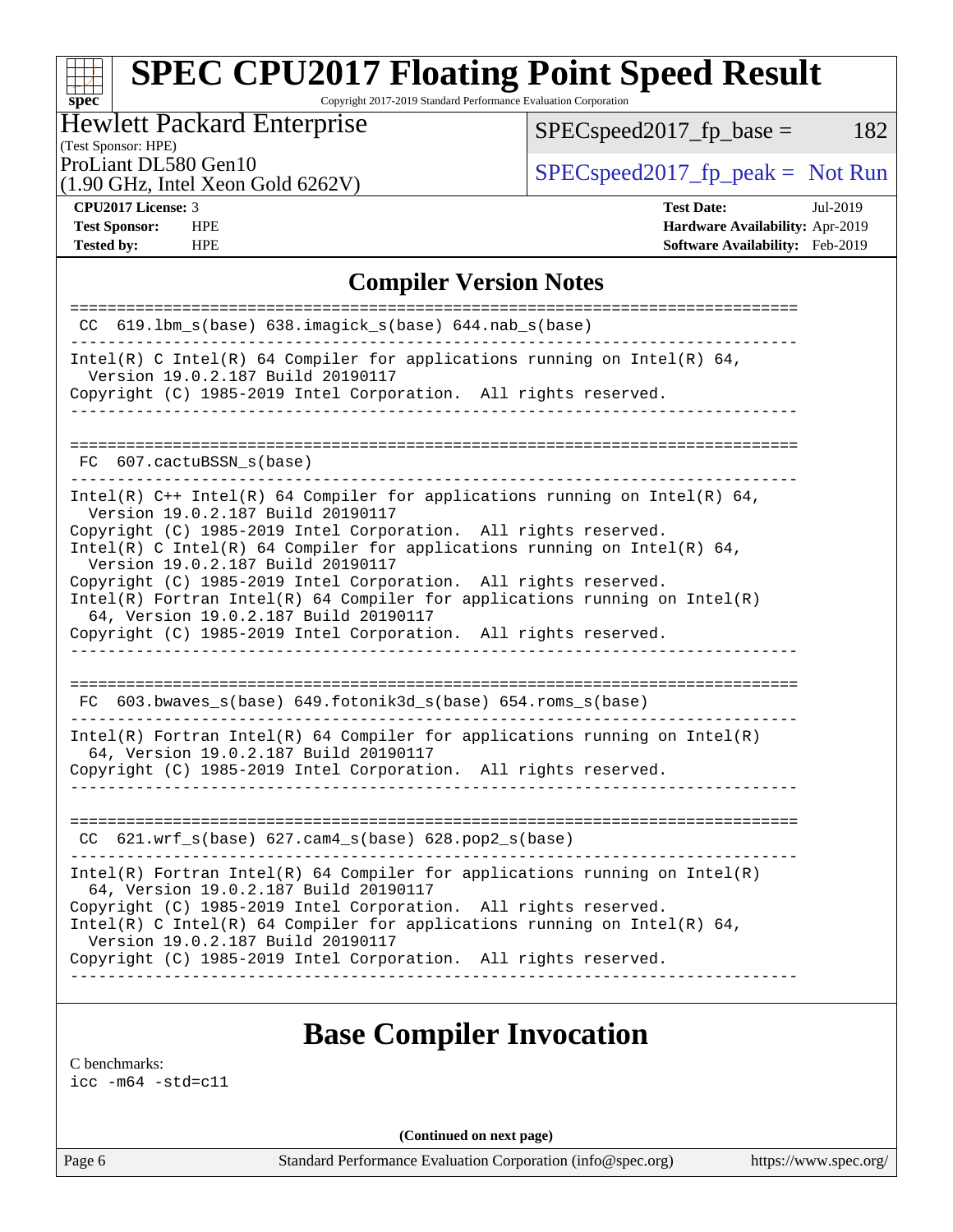Copyright 2017-2019 Standard Performance Evaluation Corporation

# Hewlett Packard Enterprise

 $SPEC speed2017_fp\_base = 182$ 

(Test Sponsor: HPE)

(1.90 GHz, Intel Xeon Gold 6262V)

ProLiant DL580 Gen10  $SPEC speed2017$  [p\_peak = Not Run

**[spec](http://www.spec.org/)**

**[CPU2017 License:](http://www.spec.org/auto/cpu2017/Docs/result-fields.html#CPU2017License)** 3 **[Test Date:](http://www.spec.org/auto/cpu2017/Docs/result-fields.html#TestDate)** Jul-2019 **[Test Sponsor:](http://www.spec.org/auto/cpu2017/Docs/result-fields.html#TestSponsor)** HPE **[Hardware Availability:](http://www.spec.org/auto/cpu2017/Docs/result-fields.html#HardwareAvailability)** Apr-2019 **[Tested by:](http://www.spec.org/auto/cpu2017/Docs/result-fields.html#Testedby)** HPE **[Software Availability:](http://www.spec.org/auto/cpu2017/Docs/result-fields.html#SoftwareAvailability)** Feb-2019

# **[Base Compiler Invocation \(Continued\)](http://www.spec.org/auto/cpu2017/Docs/result-fields.html#BaseCompilerInvocation)**

[Fortran benchmarks](http://www.spec.org/auto/cpu2017/Docs/result-fields.html#Fortranbenchmarks): [ifort -m64](http://www.spec.org/cpu2017/results/res2019q3/cpu2017-20190723-16364.flags.html#user_FCbase_intel_ifort_64bit_24f2bb282fbaeffd6157abe4f878425411749daecae9a33200eee2bee2fe76f3b89351d69a8130dd5949958ce389cf37ff59a95e7a40d588e8d3a57e0c3fd751)

[Benchmarks using both Fortran and C](http://www.spec.org/auto/cpu2017/Docs/result-fields.html#BenchmarksusingbothFortranandC): [ifort -m64](http://www.spec.org/cpu2017/results/res2019q3/cpu2017-20190723-16364.flags.html#user_CC_FCbase_intel_ifort_64bit_24f2bb282fbaeffd6157abe4f878425411749daecae9a33200eee2bee2fe76f3b89351d69a8130dd5949958ce389cf37ff59a95e7a40d588e8d3a57e0c3fd751) [icc -m64 -std=c11](http://www.spec.org/cpu2017/results/res2019q3/cpu2017-20190723-16364.flags.html#user_CC_FCbase_intel_icc_64bit_c11_33ee0cdaae7deeeab2a9725423ba97205ce30f63b9926c2519791662299b76a0318f32ddfffdc46587804de3178b4f9328c46fa7c2b0cd779d7a61945c91cd35)

[Benchmarks using Fortran, C, and C++:](http://www.spec.org/auto/cpu2017/Docs/result-fields.html#BenchmarksusingFortranCandCXX) [icpc -m64](http://www.spec.org/cpu2017/results/res2019q3/cpu2017-20190723-16364.flags.html#user_CC_CXX_FCbase_intel_icpc_64bit_4ecb2543ae3f1412ef961e0650ca070fec7b7afdcd6ed48761b84423119d1bf6bdf5cad15b44d48e7256388bc77273b966e5eb805aefd121eb22e9299b2ec9d9) [icc -m64 -std=c11](http://www.spec.org/cpu2017/results/res2019q3/cpu2017-20190723-16364.flags.html#user_CC_CXX_FCbase_intel_icc_64bit_c11_33ee0cdaae7deeeab2a9725423ba97205ce30f63b9926c2519791662299b76a0318f32ddfffdc46587804de3178b4f9328c46fa7c2b0cd779d7a61945c91cd35) [ifort -m64](http://www.spec.org/cpu2017/results/res2019q3/cpu2017-20190723-16364.flags.html#user_CC_CXX_FCbase_intel_ifort_64bit_24f2bb282fbaeffd6157abe4f878425411749daecae9a33200eee2bee2fe76f3b89351d69a8130dd5949958ce389cf37ff59a95e7a40d588e8d3a57e0c3fd751)

# **[Base Portability Flags](http://www.spec.org/auto/cpu2017/Docs/result-fields.html#BasePortabilityFlags)**

 603.bwaves\_s: [-DSPEC\\_LP64](http://www.spec.org/cpu2017/results/res2019q3/cpu2017-20190723-16364.flags.html#suite_basePORTABILITY603_bwaves_s_DSPEC_LP64) 607.cactuBSSN\_s: [-DSPEC\\_LP64](http://www.spec.org/cpu2017/results/res2019q3/cpu2017-20190723-16364.flags.html#suite_basePORTABILITY607_cactuBSSN_s_DSPEC_LP64) 619.lbm\_s: [-DSPEC\\_LP64](http://www.spec.org/cpu2017/results/res2019q3/cpu2017-20190723-16364.flags.html#suite_basePORTABILITY619_lbm_s_DSPEC_LP64) 621.wrf\_s: [-DSPEC\\_LP64](http://www.spec.org/cpu2017/results/res2019q3/cpu2017-20190723-16364.flags.html#suite_basePORTABILITY621_wrf_s_DSPEC_LP64) [-DSPEC\\_CASE\\_FLAG](http://www.spec.org/cpu2017/results/res2019q3/cpu2017-20190723-16364.flags.html#b621.wrf_s_baseCPORTABILITY_DSPEC_CASE_FLAG) [-convert big\\_endian](http://www.spec.org/cpu2017/results/res2019q3/cpu2017-20190723-16364.flags.html#user_baseFPORTABILITY621_wrf_s_convert_big_endian_c3194028bc08c63ac5d04de18c48ce6d347e4e562e8892b8bdbdc0214820426deb8554edfa529a3fb25a586e65a3d812c835984020483e7e73212c4d31a38223) 627.cam4\_s: [-DSPEC\\_LP64](http://www.spec.org/cpu2017/results/res2019q3/cpu2017-20190723-16364.flags.html#suite_basePORTABILITY627_cam4_s_DSPEC_LP64) [-DSPEC\\_CASE\\_FLAG](http://www.spec.org/cpu2017/results/res2019q3/cpu2017-20190723-16364.flags.html#b627.cam4_s_baseCPORTABILITY_DSPEC_CASE_FLAG) 628.pop2\_s: [-DSPEC\\_LP64](http://www.spec.org/cpu2017/results/res2019q3/cpu2017-20190723-16364.flags.html#suite_basePORTABILITY628_pop2_s_DSPEC_LP64) [-DSPEC\\_CASE\\_FLAG](http://www.spec.org/cpu2017/results/res2019q3/cpu2017-20190723-16364.flags.html#b628.pop2_s_baseCPORTABILITY_DSPEC_CASE_FLAG) [-convert big\\_endian](http://www.spec.org/cpu2017/results/res2019q3/cpu2017-20190723-16364.flags.html#user_baseFPORTABILITY628_pop2_s_convert_big_endian_c3194028bc08c63ac5d04de18c48ce6d347e4e562e8892b8bdbdc0214820426deb8554edfa529a3fb25a586e65a3d812c835984020483e7e73212c4d31a38223) [-assume byterecl](http://www.spec.org/cpu2017/results/res2019q3/cpu2017-20190723-16364.flags.html#user_baseFPORTABILITY628_pop2_s_assume_byterecl_7e47d18b9513cf18525430bbf0f2177aa9bf368bc7a059c09b2c06a34b53bd3447c950d3f8d6c70e3faf3a05c8557d66a5798b567902e8849adc142926523472) 638.imagick\_s: [-DSPEC\\_LP64](http://www.spec.org/cpu2017/results/res2019q3/cpu2017-20190723-16364.flags.html#suite_basePORTABILITY638_imagick_s_DSPEC_LP64) 644.nab\_s: [-DSPEC\\_LP64](http://www.spec.org/cpu2017/results/res2019q3/cpu2017-20190723-16364.flags.html#suite_basePORTABILITY644_nab_s_DSPEC_LP64) 649.fotonik3d\_s: [-DSPEC\\_LP64](http://www.spec.org/cpu2017/results/res2019q3/cpu2017-20190723-16364.flags.html#suite_basePORTABILITY649_fotonik3d_s_DSPEC_LP64) 654.roms\_s: [-DSPEC\\_LP64](http://www.spec.org/cpu2017/results/res2019q3/cpu2017-20190723-16364.flags.html#suite_basePORTABILITY654_roms_s_DSPEC_LP64)

# **[Base Optimization Flags](http://www.spec.org/auto/cpu2017/Docs/result-fields.html#BaseOptimizationFlags)**

[C benchmarks](http://www.spec.org/auto/cpu2017/Docs/result-fields.html#Cbenchmarks):

[-xCORE-AVX512](http://www.spec.org/cpu2017/results/res2019q3/cpu2017-20190723-16364.flags.html#user_CCbase_f-xCORE-AVX512) [-ipo](http://www.spec.org/cpu2017/results/res2019q3/cpu2017-20190723-16364.flags.html#user_CCbase_f-ipo) [-O3](http://www.spec.org/cpu2017/results/res2019q3/cpu2017-20190723-16364.flags.html#user_CCbase_f-O3) [-no-prec-div](http://www.spec.org/cpu2017/results/res2019q3/cpu2017-20190723-16364.flags.html#user_CCbase_f-no-prec-div) [-qopt-prefetch](http://www.spec.org/cpu2017/results/res2019q3/cpu2017-20190723-16364.flags.html#user_CCbase_f-qopt-prefetch) [-ffinite-math-only](http://www.spec.org/cpu2017/results/res2019q3/cpu2017-20190723-16364.flags.html#user_CCbase_f_finite_math_only_cb91587bd2077682c4b38af759c288ed7c732db004271a9512da14a4f8007909a5f1427ecbf1a0fb78ff2a814402c6114ac565ca162485bbcae155b5e4258871) [-qopt-mem-layout-trans=4](http://www.spec.org/cpu2017/results/res2019q3/cpu2017-20190723-16364.flags.html#user_CCbase_f-qopt-mem-layout-trans_fa39e755916c150a61361b7846f310bcdf6f04e385ef281cadf3647acec3f0ae266d1a1d22d972a7087a248fd4e6ca390a3634700869573d231a252c784941a8) [-qopenmp](http://www.spec.org/cpu2017/results/res2019q3/cpu2017-20190723-16364.flags.html#user_CCbase_qopenmp_16be0c44f24f464004c6784a7acb94aca937f053568ce72f94b139a11c7c168634a55f6653758ddd83bcf7b8463e8028bb0b48b77bcddc6b78d5d95bb1df2967) [-DSPEC\\_OPENMP](http://www.spec.org/cpu2017/results/res2019q3/cpu2017-20190723-16364.flags.html#suite_CCbase_DSPEC_OPENMP) [-qopt-prefetch-issue-excl-hint](http://www.spec.org/cpu2017/results/res2019q3/cpu2017-20190723-16364.flags.html#user_CCbase_f-qopt-prefetch-issue-excl-hint) [-ansi-alias](http://www.spec.org/cpu2017/results/res2019q3/cpu2017-20190723-16364.flags.html#user_CCbase_f-ansi-alias) [-complex-limited-range](http://www.spec.org/cpu2017/results/res2019q3/cpu2017-20190723-16364.flags.html#user_CCbase_f-complex-limited-range)

#### [Fortran benchmarks](http://www.spec.org/auto/cpu2017/Docs/result-fields.html#Fortranbenchmarks):

[-DSPEC\\_OPENMP](http://www.spec.org/cpu2017/results/res2019q3/cpu2017-20190723-16364.flags.html#suite_FCbase_DSPEC_OPENMP) [-xCORE-AVX512](http://www.spec.org/cpu2017/results/res2019q3/cpu2017-20190723-16364.flags.html#user_FCbase_f-xCORE-AVX512) [-ipo](http://www.spec.org/cpu2017/results/res2019q3/cpu2017-20190723-16364.flags.html#user_FCbase_f-ipo) [-O3](http://www.spec.org/cpu2017/results/res2019q3/cpu2017-20190723-16364.flags.html#user_FCbase_f-O3) [-no-prec-div](http://www.spec.org/cpu2017/results/res2019q3/cpu2017-20190723-16364.flags.html#user_FCbase_f-no-prec-div) [-qopt-prefetch](http://www.spec.org/cpu2017/results/res2019q3/cpu2017-20190723-16364.flags.html#user_FCbase_f-qopt-prefetch) [-ffinite-math-only](http://www.spec.org/cpu2017/results/res2019q3/cpu2017-20190723-16364.flags.html#user_FCbase_f_finite_math_only_cb91587bd2077682c4b38af759c288ed7c732db004271a9512da14a4f8007909a5f1427ecbf1a0fb78ff2a814402c6114ac565ca162485bbcae155b5e4258871) [-qopt-mem-layout-trans=4](http://www.spec.org/cpu2017/results/res2019q3/cpu2017-20190723-16364.flags.html#user_FCbase_f-qopt-mem-layout-trans_fa39e755916c150a61361b7846f310bcdf6f04e385ef281cadf3647acec3f0ae266d1a1d22d972a7087a248fd4e6ca390a3634700869573d231a252c784941a8) [-qopenmp](http://www.spec.org/cpu2017/results/res2019q3/cpu2017-20190723-16364.flags.html#user_FCbase_qopenmp_16be0c44f24f464004c6784a7acb94aca937f053568ce72f94b139a11c7c168634a55f6653758ddd83bcf7b8463e8028bb0b48b77bcddc6b78d5d95bb1df2967) [-qopt-prefetch-issue-excl-hint](http://www.spec.org/cpu2017/results/res2019q3/cpu2017-20190723-16364.flags.html#user_FCbase_f-qopt-prefetch-issue-excl-hint) [-ansi-alias](http://www.spec.org/cpu2017/results/res2019q3/cpu2017-20190723-16364.flags.html#user_FCbase_f-ansi-alias) [-complex-limited-range](http://www.spec.org/cpu2017/results/res2019q3/cpu2017-20190723-16364.flags.html#user_FCbase_f-complex-limited-range) [-nostandard-realloc-lhs](http://www.spec.org/cpu2017/results/res2019q3/cpu2017-20190723-16364.flags.html#user_FCbase_f_2003_std_realloc_82b4557e90729c0f113870c07e44d33d6f5a304b4f63d4c15d2d0f1fab99f5daaed73bdb9275d9ae411527f28b936061aa8b9c8f2d63842963b95c9dd6426b8a)

[Benchmarks using both Fortran and C](http://www.spec.org/auto/cpu2017/Docs/result-fields.html#BenchmarksusingbothFortranandC):

```
-xCORE-AVX512 -ipo -O3 -no-prec-div -qopt-prefetch
-ffinite-math-only -qopt-mem-layout-trans=4 -qopenmp -DSPEC_OPENMP
-qopt-prefetch-issue-excl-hint -ansi-alias -complex-limited-range
-nostandard-realloc-lhs
```
**(Continued on next page)**